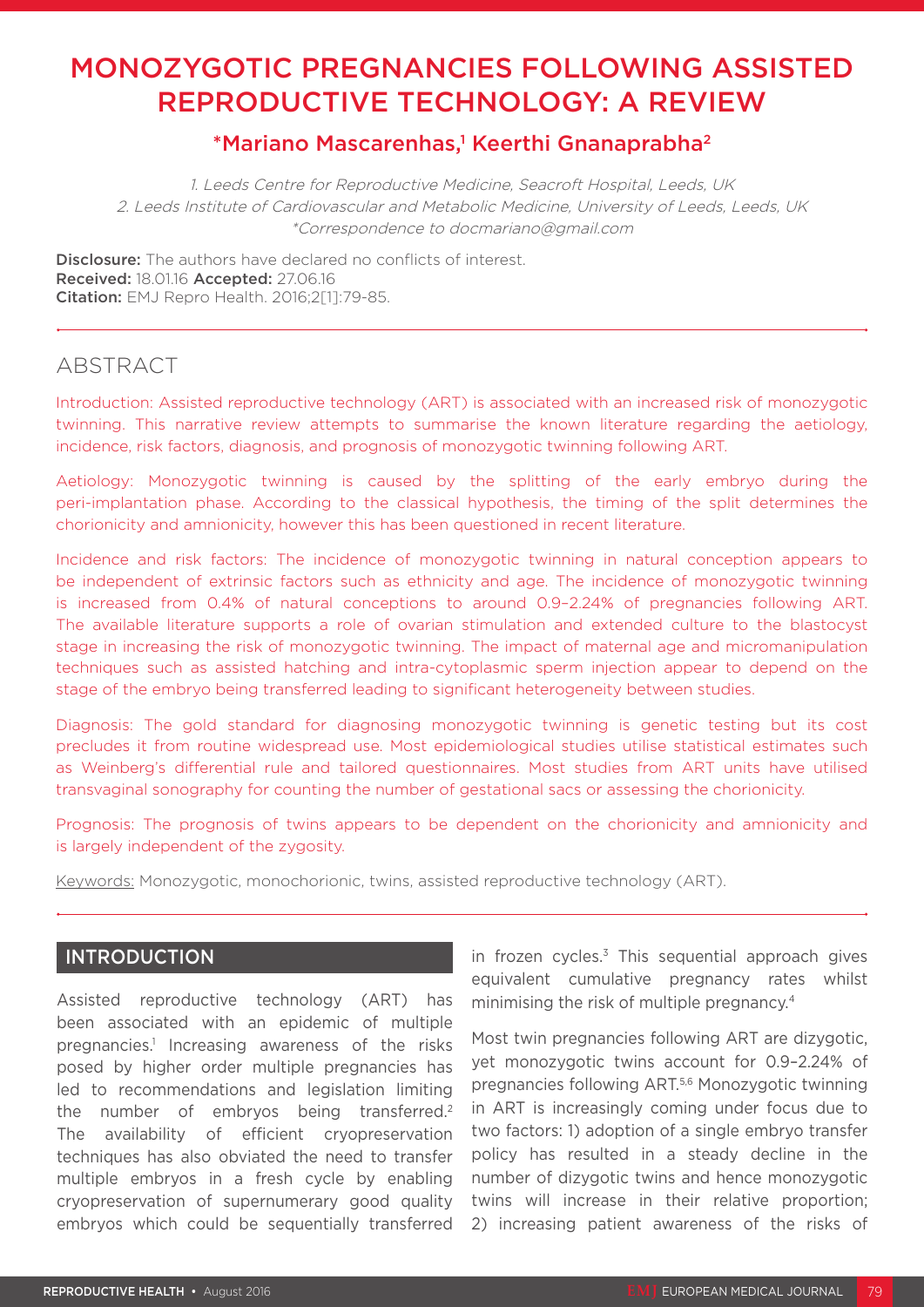multiple pregnancy leads to the diagnosis of a monozygotic twin pregnancy following a single embryo transfer coming as a shock to the patient. Hence healthcare professionals need to be equipped with up-to-date information regarding the aetiology, risk factors, diagnosis, and prognosis of monozygotic twin pregnancies in ART to allow them to offer tailored evidence-based management. This narrative review summarises the known literature regarding the aetiology, incidence, risk factors, diagnosis, and prognosis of monozygotic twinning following ART.

## AETIOLOGY

Twins can either be dizygotic (developing from two different eggs fertilised by two different sperms) or monozygotic (formed by splitting of a single fertilised egg). Dizygotic twins, also known as 'fraternal' twins, have different genetic compositions just like any other sibling pair. Monozygotic twins, also known as identical twins, share the same genetic composition. In natural conceptions, dizygotic twins are much more common than monozygotic twins. In addition, the rate of dizygotic twinning appears to vary according to extrinsic factors such as increasing maternal age, ethnic variation, and previous obstetric or family history of twinning. In contrast, the rate of monozygotic twinning through natural conception appears to be constant across ethnic groups and different age groups.<sup>7</sup>

Monozygotic twinning is caused by splitting of the early embryo during the peri-implantation period, but the mechanisms that operate to cause this split are yet to be clarified. Various theories include splitting of the inner cell mass, repeated cycles of blastocoel collapse and re-expansion, and alterations in the zona pellucida leading to abnormal hatching have been postulated.

Transfer of an embryo with a split inner cell mass has been noted to result in monozygotic twinning in a case report. $8$  In the above case, two blastocysts were transferred: one with a normal inner cell mass and other with a double inner cell mass resulting in a trichorionic, triamniotic gestation. Since the trophectoderm was apparently single at the time of transfer, the authors speculated that the splitting of the chorion indicated that either the trophectoderm cells were destined to split after transfer or the splitting could not be visualised at the time of transfer. Repeated cycles of blastocoel collapse and re-expansion has been speculated to lead to partial adherence of the inner cell mass to the opposing trophectoderm leading to splitting of the inner cell mass. This has been noted using time-lapse photography.<sup>9</sup> A study in murine embryos has shown that *in vitro* culture could predispose to the splitting of the inner cell mass.<sup>10</sup> Alterations in the zona pellucida could occur due to extended culture<sup>11</sup> and micromanipulation techniques such as intra-cytoplasmic sperm injection (ICSI) and assisted hatching.12 This can lead to abnormal hatching and consequently to partial or complete pinching off of a section of the inner cell mass with or without the trophectoderm, leading to monozygotic twinning.

The classical theory holds that chorionicity and amnionicity of monozygotic twins are based on the timing of the split.13 A split prior to 3 days causes dichorionic diamniotic twinning, between 3 and 8 days causes monochorionic diamniotic twins, between 8 and 13 days causes monochorionic monoamniotic twins, and splitting beyond Day 13 leads to conjoined twins.

#### Table 1: Complication profile with the different types of twins.

| Zygosity                           | <b>Dizvgotic</b>                                                                | Monozygotic                      |                                                      |                                    |                                          |
|------------------------------------|---------------------------------------------------------------------------------|----------------------------------|------------------------------------------------------|------------------------------------|------------------------------------------|
| Timing of split (classical theory) | N/A                                                                             | $<$ 3 days                       | $3 - 8$ days                                         | $8-13$ days                        | $>13$ days                               |
| <b>Characteristics</b>             | <b>Dichorionic</b><br>diamniotic                                                | <b>Dichorionic</b><br>diamniotic | Monochorionic<br>diamniotic                          | Monochorionic<br>monoamniotic      | Conjoined twins                          |
| <b>Risks</b>                       | <b>INCREASING RISK</b><br>OF PREMATURITY<br>(SPONTANEOUS AND<br><b>INDUCED)</b> |                                  | <b>TWIN-</b><br><b>TO-TWIN</b><br><b>TRANSFUSION</b> | <b>CORD</b><br><b>ENTANGLEMENT</b> | <b>SHARING OF</b><br><b>MAJOR ORGANS</b> |
|                                    |                                                                                 |                                  | <b>SYNDROME</b>                                      |                                    |                                          |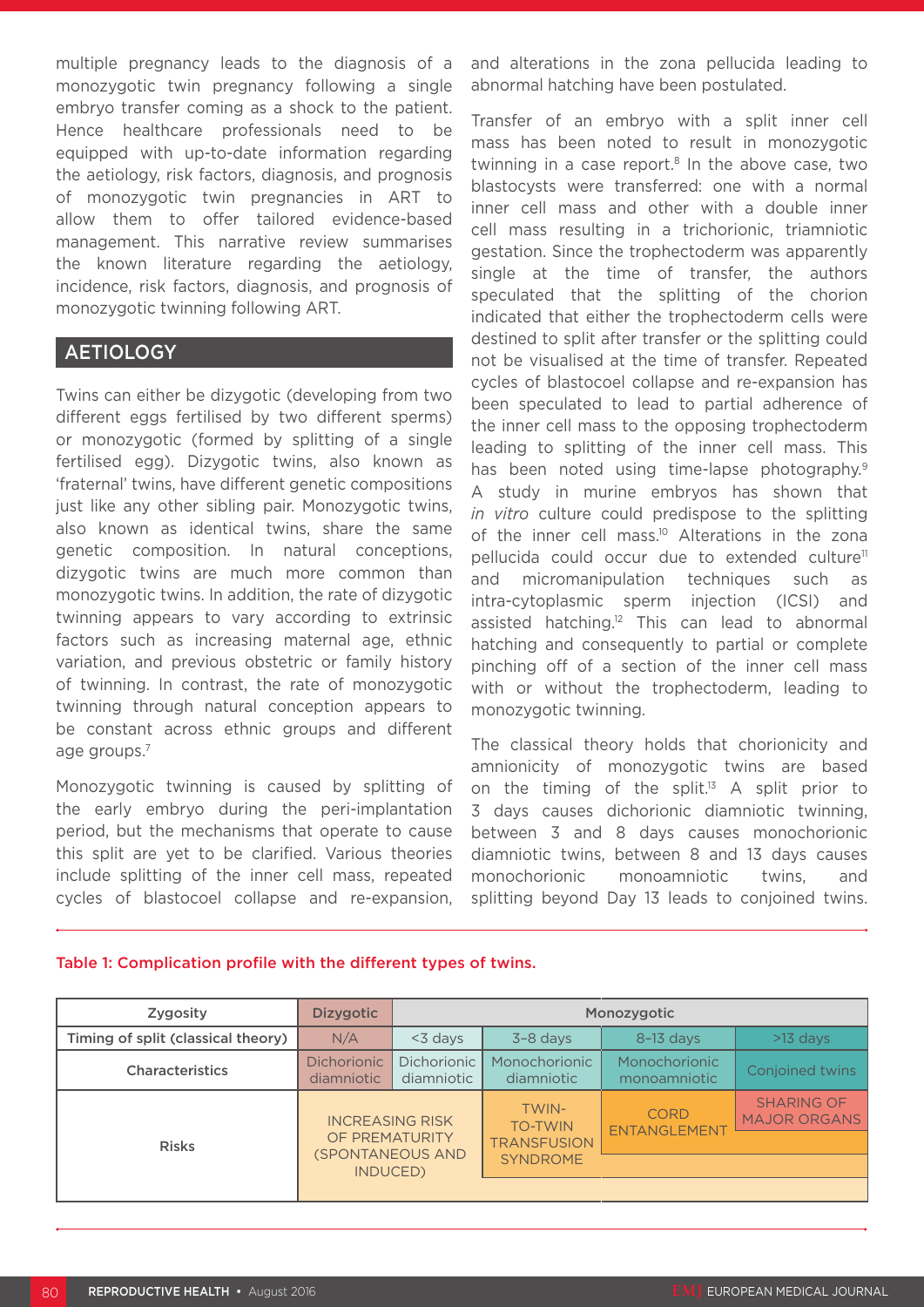The risk of obstetric complications also increases along the timing of the split, with dichorionic twins having the lowest and conjoined twins having the highest risk of complications (summarised in Figure 1). However, this long-held theory has now come under question, with evidence from ART centres that splitting at the morula or the blastocyst stage can lead to dichorionic twinning.14,15

## INCIDENCE AND RISK FACTORS

The incidence of monozygotic twin pregnancies following natural conception is around 0.4%.16 In ART conceptions, the incidence of monozygotic twinning appears to be increased with quoted figures in studies ranging from 0.9–2.24%.5,6 This increased risk appears to be mediated by a multitude of factors which have been reviewed in the literature.5,6,17

#### Maternal Age

Monozygotic twinning rates in natural conception appear to be largely independent of extrinsic factors such as maternal age.<sup>7</sup> However, the effect of maternal age on monozygotic twinning in ART has been controversial, with some studies quoting an increased risk in women >35 years of age,18,19 some quoting a reduced risk in older women,<sup>17,20</sup> and others showing no significant difference with age.12 A recent large retrospective cohort study by Kanter et al.<sup>6</sup> in 2015 appeared to suggest that there may be a differential impact of maternal age with respect to the day of embryo transfer. In this study, there was a significant increase in monozygotic twinning rate in cleavage stage transfers if the maternal age was <30 years and a significant decrease in monozygotic twinning rate with blastocyst transfers if the maternal age was  $>35$  years.<sup>6</sup> The underlying mechanism of this opposite impact of age on cleavage stage and blastocyst stage transfers remains unknown. Donor oocytes also appear to be a risk factor for monozygotic twinning but this could be secondary to a confounding effect of age.20

#### Ovarian Stimulation

Ovarian stimulation could cause hardening of the zona pellucida and other alterations in the embryonic development which would predispose to monozygotic twinning.<sup>21</sup> This is supported by data showing an increased risk of zygotic splitting in the East Flanders Prospective Twin Study following the use of clomiphene citrate.<sup>22</sup> A similar effect

has been hypothesised following gonadotropin stimulation during ART cycles.<sup>23</sup>

### Micromanipulation

Micromanipulation techniques such as ICSI, assisted hatching, and pre-implantation genetic diagnosis cause a breach in the integrity of the zona pellucida which can lead to abnormal hatching of the embryo. This abnormal hatching could lead to bisection of the inner cell mass with or without the trophectoderm leading to monozygotic splitting. Retrospective studies evaluating whether micromanipulation techniques cause an increase in monozygotic twinning are conflicting with some supporting an association12,18,24-28 and others refuting it.11,23,29-34 Lending further credence to the impact of micromanipulation on monozygotic twinning is a case report where abnormal herniation has been observed *in vitro* to result in premature splitting of the inner cell mass and trophectoderm, creating two half blastocysts and leading to a monozygotic pregnancy.<sup>35</sup> A Cochrane review in 201236 has suggested a non-significant increase in monozygotic twinning with assisted hatching from 0-0.8%.36 However, only 6 out of 31 trials in this review reported on monozygotic twinning. In addition, the rates of monozygotic twinning reported by these trials are quite low compared with large-scale retrospective studies which suggests an under-reporting of this diagnosis. The same review also reported a significant increase in multiple pregnancy rates with assisted hatching (odds ratio: 1.38, 95% confidence interval: 1.11–1.70) including data from 14 trials and the authors of the review have suggested that this could be partly attributed to an increase in monozygotic twinning. A subsequent randomised controlled trial involving 160 vitrified-warmed blastocyst cycles by Ren et al.<sup>37</sup> in 2013 which compared assisted hatching near the site of the inner cell mass and opposite the inner cell mass did not show any change with monozygotic twinning rates (3.9% versus 5.6%). One large retrospective cohort study suggests that the impact of assisted hatching on increasing monozygotic twinning rates might primarily be on cleavage stage embryo transfer and not on blastocyst transfers.<sup>6</sup> This would make physiological sense as a zona breach at the Day 2–3 stage would be a greater deviation from the natural *in vivo* state, whereas the zona pellucida undergoes dissolution after reaching the uterine cavity for implantation at the blastocyst stage. This would also explain the significant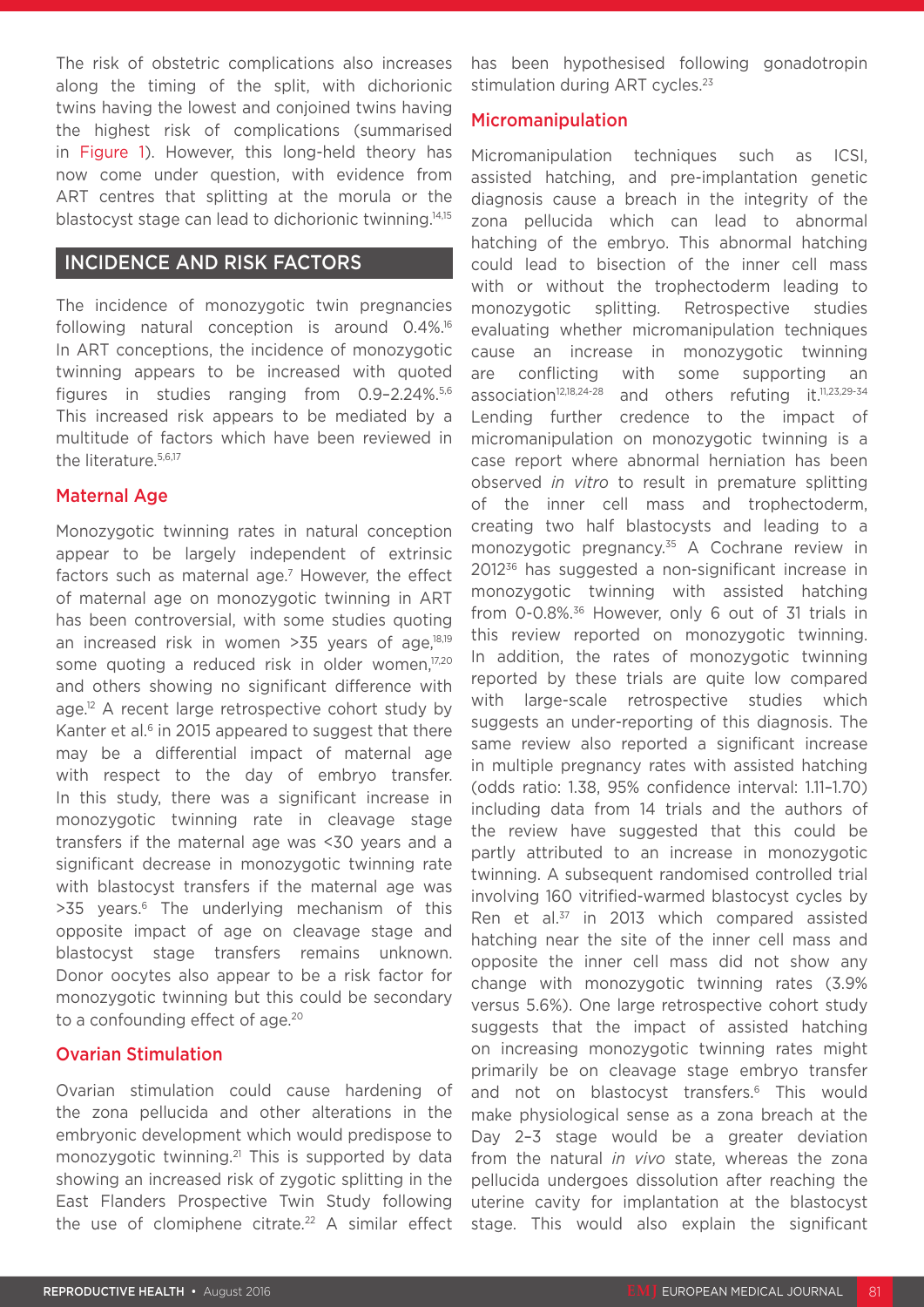heterogeneity between studies. Future studies looking at the impact of micromanipulation techniques should control for the stage of embryo transfer.

#### Blastocyst Culture

Extended culture to the blastocyst stage has been shown to be associated with increased monozygotic twinning in a recent meta-analysis.<sup>38</sup> Extended culture could lead to zona hardening<sup>11</sup> and sub-optimal culture conditions could lead to splitting of the inner cell mass $39$  or blastocoel collapse,9 all of which could explain the increased monozygotic twinning rates after blastocyst transfer. There is evidence from an 8-year followup study at an ART unit that improvement in culture techniques can reduce monozygotic twinning after blastocyst transfer.<sup>40</sup> There is also evidence of a possible synergistic effect between ICSI and blastocyst culture on monozygotic twinning.12

#### **DIAGNOSIS**

The gold standard for diagnosis of monozygotic twinning is genetic testing.41 However, these techniques are expensive and hence in epidemiological practice, alternatives such as questionnaires and statistical methods incorporating fingerprinting and blood groups are used.42-44 These alternative techniques cannot provide a confirmatory diagnosis in all cases. Largescale epidemiological studies on the population prevalence of monozygotic and dizygotic twin pairs utilise Weinberg's differential rule, which is based on the premise that among dizygotic twins, the numbers of unlike-sexed twins and likesexed twins are equal. Weinberg's rule has been validated in large scale prospective studies such as the East Flanders Prospective twin study.45 Some studies utilise a combination of questionnaires and genetic testing to estimate the prevalence of monozygotic twinning.17

Most retrospective studies on monozygotic twinning following ART have relied on an ultrasound diagnosis of monochorionic placentation or when the number of gestational sacs was greater than the number of embryos transferred. Chorionicity can be diagnosed through antenatal ultrasound examination and be confirmed through postpartum placental examination. Antenatal ultrasound diagnosis of chorionicity relies on the thickness of the inter-twin membrane<sup>46,47</sup> and the 'twin peak' sign.<sup>48</sup> However,

since up to one-third of monozygotic twins can be dichorionic, relying on chorionicity alone risks underestimating the prevalence of monozygotic splitting.49 Estimating the number of gestational sacs may also underestimate monozygotic twinning unless a strict single embryo transfer policy is in place. A recent large retrospective cohort study including 28,596 elective single embryo transfers between 2003 and 2012 reported to the National ART Surveillance System calculated the incidence of monozygotic twinning based on the number of pregnancies with more than one fetal cardiac activity seen on transvaginal scanning.<sup>6</sup> However, a limitation of using the number of gestational sacs or fetal hearts as a surrogate marker is the possibility of a concurrent natural conception alongside a single embryo transfer. This has been noted in a recent study to account for up to one in five twin pregnancies following a single embryo transfer.50

#### **PROGNOSIS**

Multiple pregnancy places a greater strain on the health of both the mother and the offspring, resulting in greater maternal and neonatal morbidity. Couples undergoing fertility treatment do express a desire for twins in order to complete their family in one attempt<sup>51</sup> but follow-up studies indicate an increased risk of postpartum depression<sup>52</sup> and parenting difficulties among parents of twins conceived through ART.53 ART twin pregnancies carry a higher risk of caesarean section, preterm delivery, and low birth weight than their naturally conceived counterparts.54

#### Dichorionic Diamniotic Twins

Chorionicity rather than zygosity appears to be a main determinant of obstetric and perinatal risks. Monozygotic twins with a dichorionic diamniotic placentation appear to have a similar risk profile as dizygotic twins.<sup>55</sup> In addition, ART-conceived dichorionic twins do not appear to be at increased risk of adverse obstetric and neonatal outcomes when compared with spontaneously conceived dichorionic twins.<sup>56,57</sup>

#### Monochorionic Diamniotic Twins

Unlike their dichorionic counterparts, monochorionic twins share a single placenta and are thus at risk of growth discordance due to unequal placental sharing and unequal vascular anastomoses, leading to twin-to-twin transfusion syndrome.58,59 This leads to a higher risk of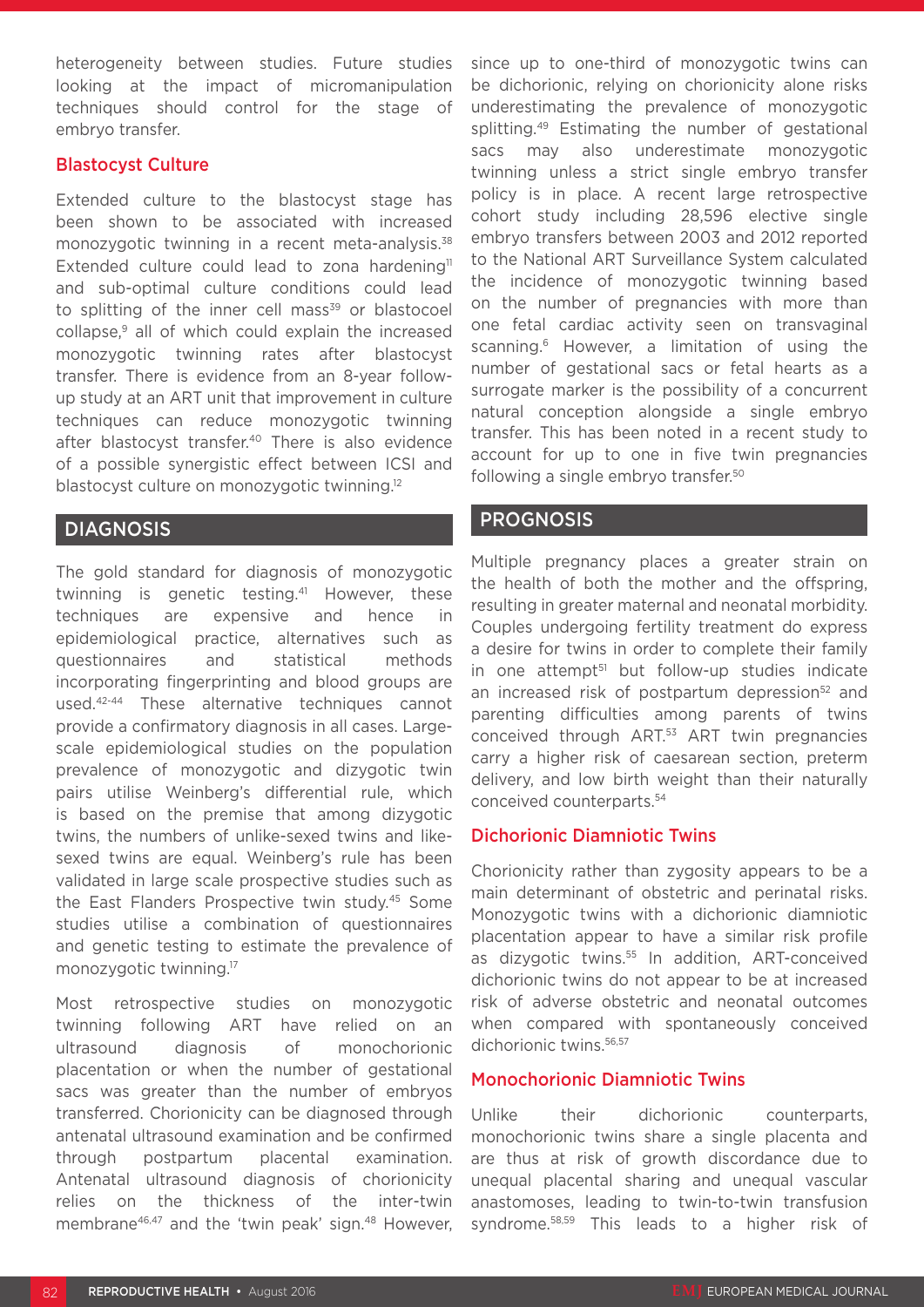intrauterine fetal demise, neonatal death, and discordant birth weight as noted in a large Dutch twin cohort study.60 Data from the Southwest Thames Obstetric Research Collaborative (STORK) multiple pregnancy cohort indicate that the early fetal loss rate is significantly increased in monochorionic compared with dichorionic twins.<sup>61</sup> Data from the STORK cohort also indicated that a discordance between crown-rump lengths in early pregnancy was highly predictive for single fetal loss.62 As monochorionic twins share a single placenta, the surviving co-twin of a monochorionic twin pair has an increased risk of abnormal cranial imaging and neurodevelopmental morbidity after a single fetal demise than their dichorionic counterparts.63 A recent study compared 483 spontaneously conceived monochorionic twin pregnancies with 25 ART-conceived monochorionic twins and 320 ART-conceived dichorionic twins.<sup>64</sup> ART-conceived monochorionic twins had an increased risk of prematurity and very low birth weight leading to an increased neonatal mortality rate. ART-conceived monochorionic twins were also at increased risk of prematurity and low birth weight compared with ART-conceived dichorionic twins.

#### Monochorionic Monoamniotic Twins

Monochorionic monoamniotic gestations, in addition to sharing a placenta, also share an amniotic cavity. This increases the risk of cord entanglement and necessitates intensive surveillance.<sup>65</sup> An intensive regimen of ultrasound surveillance, medical amnioreduction with sulindac, and elective caesarean delivery at 32 weeks gestation has been suggested to improve the outcomes of monochorionic monoamniotic gestations.<sup>66</sup> A recent Cochrane review to assess the role of early delivery in improving outcomes for monoamniotic gestation failed to identify any eligible trials.67 However, current literature based on expert opinion recommends elective delivery for monochorionic diamniotic twins between 34 and 37 weeks and monochorionic monoamniotic twins between 32 and 34 weeks gestation to reduce the risk of intrauterine fetal demise.68 The exact prevalence of monoamniotic twinning following ART is unknown, but a few case reports suggest an association with micromanipulation procedures of the zona such as

ICSI or assisted hatching.<sup>69,70</sup> This correlation needs to be explored in larger studies.

## Conjoined Twins

Conjoined twins are very rare, with an incidence of 1 in 50,000 to 1 in 100,000 live births in natural conception.71 Conjoined twins have a more adverse outcome than other types of monozygotic splitting and survival depends on the presence of other congenital anomalies, the extent of sharing of organ systems, and the timing of appropriate medical and surgical interventions. Due to its rarity, the exact prevalence of conjoined twins following ART is unknown, and literature is limited to case reports and reviews, most of which have shown an association with zona manipulation.72

## Monozygotic Triplet and Quadruplet Pregnancies

Literature regarding monochorionic triplet pregnancies following ART is limited to case reports.33,73-80 The prognosis appears to be poor unless selective fetal reduction to twins is conducted through cord ligation.<sup>74</sup> Only one case of monochorionic quadruplet pregnancies following ART has been reported in the literature which was managed through selective fetal reduction of two fetuses and the delivery of the surviving two fetuses at 35 weeks and 6 days gestation through caesarean section.<sup>81</sup>

## **CONCLUSION**

Clinicians need to have a greater understanding of the difference in prognosis associated with monozygotic twinning following ART as they will be increasingly encountering patients with this diagnosis due to the rising use of ART to treat infertility. Although dizygotic twins are the most common type of twins following ART, the risks that dizygotic twins face cannot be extrapolated to monozygotic twins. Monozygotic twins appear to carry a poorer prognosis and the prognosis appears to be largely dependent on the type of chorionicity and amnionicity. There remains a need to further assess the risk factors for monozygotic twins, both to provide couples with an individualised risk assessment for monozygotic twinning and to identify strategies to reduce its prevalence.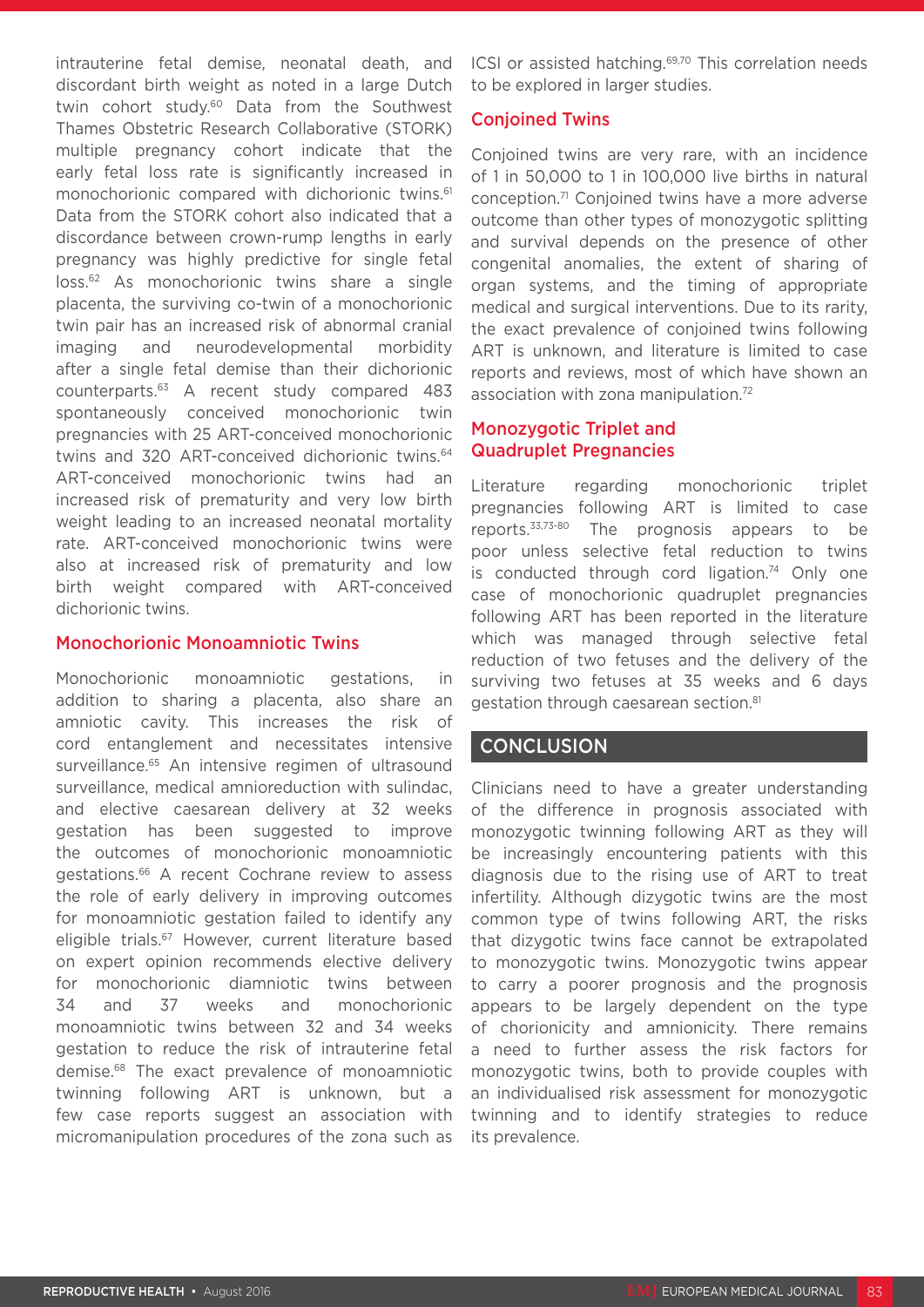#### REFERENCES

1. Kapoor M, Pal L. Epidemic of plurality and contributions of assisted reproductive technology therein. Am J Med Genet C Semin Med Genet. 2009;151C(2):128-35.

2. Practice Committee of American Society for Reproductive Medicine, Practice Committee of Society for Assisted Reproductive Technology. Criteria for number of embryos to transfer: a committee opinion. Fertil Steril. 2013;99(1): 44-6.

3. Tiitinen A et al. Elective single embryo transfer: the value of cryopreservation. Hum Reprod. 2001;16(6):1140-4.

4. McLernon DJ et al. Clinical effectiveness of elective single versus double embryo transfer: metaanalysis of individual patient data from randomised trials. BMJ. 2010;341: c6945.

5. Vitthala S et al. The risk of monozygotic twins after assisted reproductive technology: a systematic review and metaanalysis. Hum Reprod Update. 2009;15(1): 45-55.

6. Kanter JR et al. Trends and correlates of monozygotic twinning after single embryo transfer. Obstet Gynecol. 2015;125(1):111-7.

7. Bortolus R et al. The epidemiology of multiple births. Hum Reprod Update. 1999; 5(2):179-87.

8. Meintjes M et al. Prospective identification of an in vitro-assisted monozygotic pregnancy based on a double-inner-cell-mass blastocyst. Fertil Steril. 2001;76(3):S172-3.

9. Payne D et al. Time-lapse recording identifies human blastocysts at risk of producing monozygotic twins. Hum Reprod. 2007;22 (Suppl 1):i9-10.

10. Chida S. Monozygous double inner cell masses in mouse blastocysts following fertilization in vitro and in vivo. J In Vitro Fert Embryo Transf. 1990;7(3):177-9.

11. Behr B et al. Blastocyst-ET and monozygotic twinning. J Assist Reprod Genet. 2000;17(6):349-51.

12. Skiadas CC et al. Risk factors associated with pregnancies containing a monochorionic pair following assisted reproductive technologies. Hum Reprod. 2008;23(6):1366-71.

13. Benirschke K, Kim CK. Multiple Pregnancy. N Engl J Med. 1973;288(24): 1276-84.

14. Kyono K. The Precise Timing of Embryo Splitting for Monozygotic Dichorionic Diamniotic Twins: When Does Embryo Splitting for Monozygotic Dichorionic Diamniotic Twins Occur? Evidence for Splitting at the Morula/Blastocyst Stage From Studies of In Vitro Fertilization. Twin Res Hum Genet. 2013;16(4):827-32.

15. Tocino A et al. Monozygotic twinning after assisted reproductive technologies: a case report of asymmetric development and incidence during 19 years in an international group of in vitro fertilization clinics. Fertil Steril. 2015;103(5):1185-9.

16. Loos R et al. The East Flanders Prospective Twin Survey (Belgium): a population-based register. Twin Res Off J Int Soc Twin Stud. 1998;1(4):167-75.

17. Knopman JM et al. What makes them split? Identifying risk factors that lead to monozygotic twins after in vitro fertilization. Fertil Steril. 2014;102(1):82-9.

18. Abusheikha N et al. Monozygotic twinning and IVF/ICSI treatment: a report of 11 cases and review of literature. Hum Reprod Update. 2000;6(4):396-403.

19. Alikani M et al. Monozygotic twinning following assisted conception: an analysis of 81 consecutive cases. Hum Reprod. 2003; 18(9):1937-43.

20. Knopman J et al. Monozygotic twinning: an eight-year experience at a large IVF center. Fertil Steril. 2010;94(2): 502-10.

21. Aston KI et al. Monozygotic twinning associated with assisted reproductive technologies: a review. Reproduction. 2008; 136(4):377-86.

22. Derom C et al. Increased monozygotic twinning rate after ovulation induction. Lancet. 1987;1(8544):1236-8.

23. Schachter M et al. Monozygotic twinning after assisted reproductive techniques: a phenomenon independent of micromanipulation. Hum Reprod. 2001; 16(6):1264-9.

24. Hershlag A et al. Monozygotic twinning associated with mechanical assisted hatching. Fertil Steril. 1999;71(1):144-6.

25. Saito H et al. Do assisted reproductive technologies have effects on the demography of monozygotic twinning? Fertil Steril. 2000;74(1):178-9.

26. Schieve LA et al. Does assisted hatching pose a risk for monozygotic twinning in pregnancies conceived through in vitro fertilization? Fertil Steril. 2000;74(2): 288-94.

27. Tarlatzis BC et al. Increase in the monozygotic twinning rate after intracytoplasmic sperm injection and blastocyst stage embryo transfer. Fertil Steril. 2002;77(1):196-8.

28. Haimov-Kochman R et al. Monozygotic multiple gestation after intracytoplasmic sperm injection and preimplantation genetic diagnosis. Fertil Steril. 2009;92(6):2037.e11-7.

29. Meldrum DR et al. Assisted hatching

reduces the age-related decline in IVF outcome in women younger than age 43 without increasing miscarriage or monozygotic twinning. J Assist Reprod Genet. 1998;15(7):418-21.

30. Sills ES et al. Human zona pellucida micromanipulation and monozygotic twinning frequency after IVF. Hum Reprod. 2000;15(4):890-5.

31. Milki AA et al. Incidence of monozygotic twinning with blastocyst transfer compared to cleavage-stage transfer. Fertil Steril. 2003;79(3):503-6.

32. Elizur SE et al. Monozygotic twinning is not associated with zona pellucida micromanipulation procedures but increases with high-order multiple pregnancies. Fertil Steril. 2004;82(2): 500-1.

33. Yanaihara A et al. Monozygotic multiple gestation following in vitro fertilization: analysis of seven cases from Japan. J Exp Clin Assist Reprod. 2007;4:4.

34. Wu D et al. Monozygotic twinning after in vitro fertilization/intracytoplasmic sperm injection treatment is not related to advanced maternal age, intracytoplasmic sperm injection, assisted hatching, or blastocyst transfer. Taiwan J Obstet Gynecol. 2014;53(3):324-9.

35. Van Langendonckt A et al. Atypical hatching of a human blastocyst leading to monozygotic twinning: a case report. Fertil Steril. 2000;74(5):1047-50.

36. Carney SK et al. Assisted hatching on assisted conception (in vitro fertilisation (IVF) and intracytoplasmic sperm injection (ICSI)). Cochrane Database of Systematic Reviews. 2012;12:CD001894.

37. Ren X et al. Effect of the site of assisted hatching on vitrified-warmed blastocyst transfer cycles: a prospective randomized study. J Assist Reprod Genet. 2013;30(5): 691-7.

38. Chang HJ et al. Impact of blastocyst transfer on offspring sex ratio and the monozygotic twinning rate: a systematic review and meta-analysis. Fertil Steril. 2009; 91(6):2381-90.

39. Ménézo YJR, Sakkas D. Monozygotic twinning: is it related to apoptosis in the embryo? Hum Reprod. 2002;17(1):247-8.

40. Moayeri SE et al. Risk of monozygotic twinning with blastocyst transfer decreases over time: an 8-year experience. Fertil Steril. 2007;87(5):1028-32.

41. Spitz E et al. Comparative diagnoses of twin zygosity by SSLP variant analysis, questionnaire, and dermatoglyphic analysis. Behav Genet. 1996;26(1):55-63.

42. Goldsmith HH. A zygosity questionnaire for young twins: A research